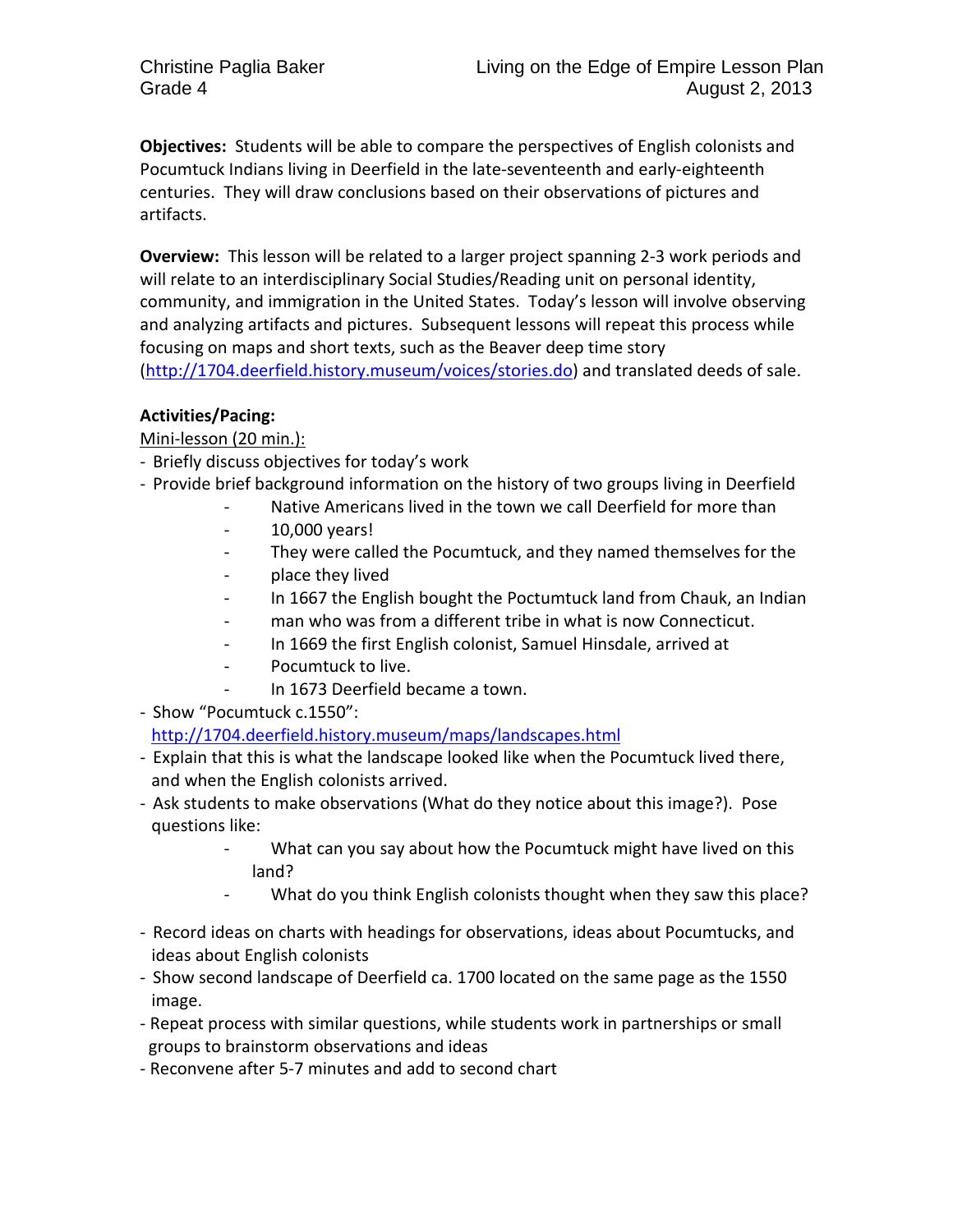Workshop (20 min.):

- Explain that students will work in partnerships or small groups to observe and analyze other pictures and artifacts that relate to the Pocumtuck and English colonists
- Students will discuss their observations and analyses and record them on charts like the ones we filled out together in the mini-lesson.
- Send partnerships or small groups of students to charts with one of the following images posted on them throughout room (assign based on knowledge of students' understanding)
- Wobanakiak Woman and Man: [http://1704.deerfield.history.museum/popups/artifacts.do?shortName=Abena](http://1704.deerfield.history.museum/popups/artifacts.do?shortName=Abenaki_couple) ki couple
- Reverend John Williams's portrait: [http://1704.deerfield.history.museum/popups/artifacts.do?shortName=johnw](http://1704.deerfield.history.museum/popups/artifacts.do?shortName=johnwms_portrait) [ms\\_portrait](http://1704.deerfield.history.museum/popups/artifacts.do?shortName=johnwms_portrait)
- Reverend Stephen Williams's portrait: [http://1704.deerfield.history.museum/popups/artifacts.do?shortName=stephe](http://1704.deerfield.history.museum/popups/artifacts.do?shortName=stephen_portrait) [n\\_portrait](http://1704.deerfield.history.museum/popups/artifacts.do?shortName=stephen_portrait)
- Birch bark Mukak (Pocumtuck): <http://www.americancenturies.mass.edu/collection/itempage.jsp?itemid=5271>
- Elm burl bowl (Pocumtuck): <http://www.americancenturies.mass.edu/collection/itempage.jsp?itemid=5236>
- Lidded Hanging Pot (English): <http://www.americancenturies.mass.edu/collection/itempage.jsp?itemid=5665>
- First Church of Deerfield pewter flagon (English): <http://www.americancenturies.mass.edu/collection/itempage.jsp?itemid=5958>
- Wobanaki village illustration: <http://1704.deerfield.history.museum/groups/lifeways.do?title=Wobanakiak>
- Dixon Harvesters (English land use): <http://1704.deerfield.history.museum/groups/lifeways.do?title=English>
- Each image will be mounted on chart paper with headings that list:
	- We notice...
	- This makes us think...about the Pocumtuck...
	- This makes us think...about English colonists...
- Students discuss then record their observations and ideas about the image while following agreed-upon rules for collaboration and discussion (i.e. all ideas get recorded; allow one another equal air-time)
- If groups finish very quickly, rotate and instruct groups to add to what is already written on the chart they move to next

Closing/Reflection (10-12 min.)

- Partnerships/small groups briefly report back their ideas while the class views each image on the overhead
- Solicit big ideas based on small group work
- Explain that tomorrow we will continue this work by looking at maps and documents